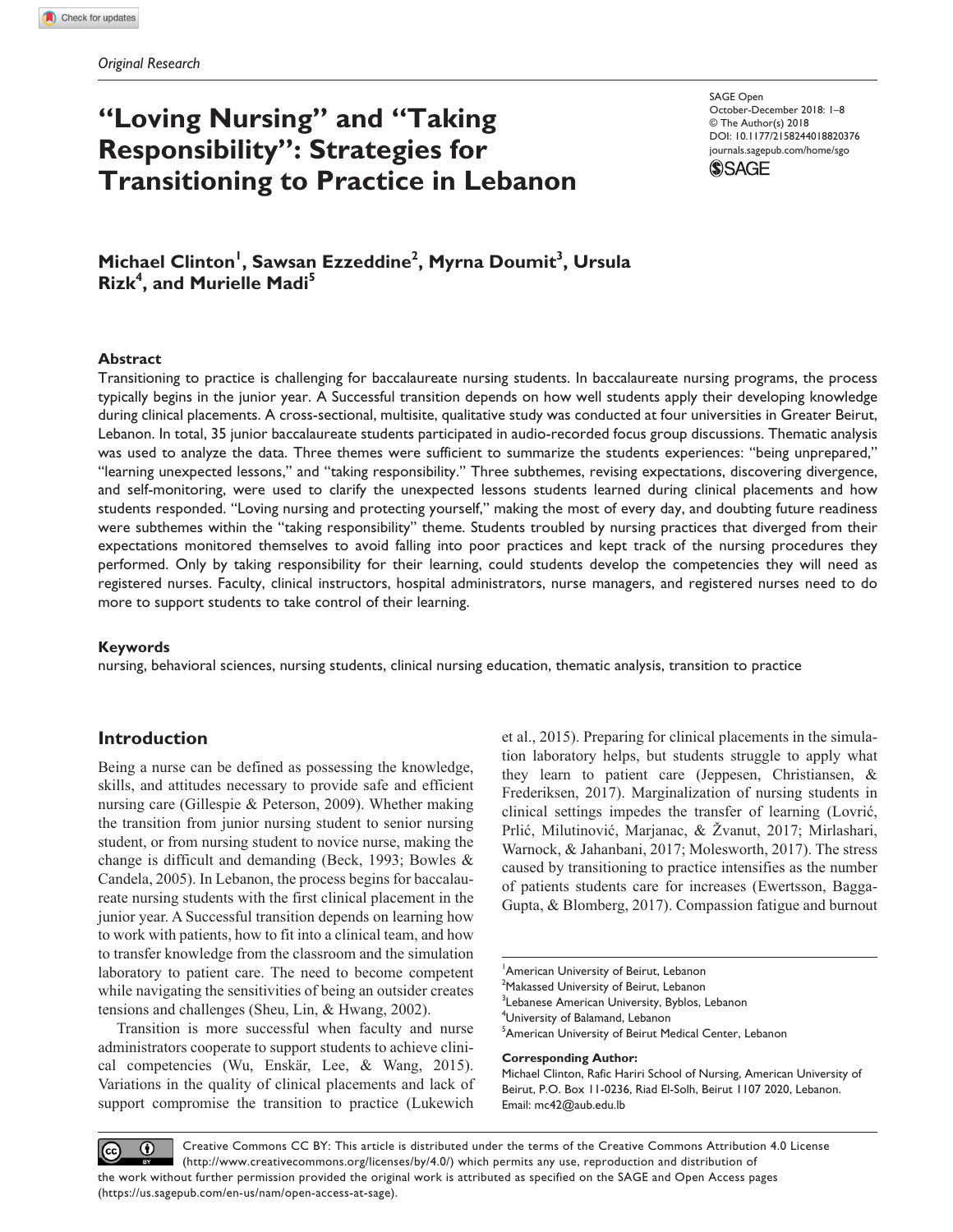The stressors students experience reflect differences between knowledge learned in the classroom and the realities of caring for patients. Clinical units are less familiar to students than classrooms and reveal tensions between the professionalism encouraged by instructors and the demands of everyday nursing work (Tiwaken, Caranto, & David, 2015). For learning to occur, it is essential for students to have experiences that match their expectations, receive feedback, and have time for reflection (Karimi, Haghani, Yamani, & Najafi Kalyani, 2017). The gap between student expectations and clinical realities remains the persistent challenge of baccalaureate nurse education (Papathanasiou, Tsaras, & Sarafis, 2014).

In Lebanon, no studies have explored how students transition through baccalaureate nursing programs. It is not known whether students experience the same challenges as those reported in the international literature. We conducted a crosssectional, multisite, qualitative study to understand the challenges students experience as they transition to practice in their junior year, in their senior year, and during their first year as a registered nurse. In this article, we report on the transition experiences of students in their junior year at four universities. The research questions we address are as follows:

**Research Question 1:** What challenges do baccalaureate nursing students face as they transition to practice in their junior year?

**Research Question 2:** Are students' clinical experiences in their junior year consistent with their expectations?

**Research Question 3:** What do junior baccalaureate nursing students do to develop the competencies they will need as a registered nurse?

**Research Question 4:** Do the strategies students use to transition successfully have implications beyond Lebanon?

# **Method**

### *Ethics Approval and Recruitment of Participants*

The institutional review boards of the four participating universities approved the study. Flyers were posted to attract students. Students contacted the research team member of their choice for more information. Research team members explained the study, answered questions, and gave details of the date, time, and location of focus group discussions. Written informed consent was taken immediately prior to conducting the focus groups. Participants were reminded of the importance of anonymity and confidentiality. The focus group discussions were audio recorded with the prior consent of participants. The data were stored and analyzed on password-protected computers in private offices at the four

participating universities. Only the authors and their research assistants had access to the recordings and transcripts. In this article, we protect anonymity and maintain confidentiality by using pseudonyms beginning with "M" for women and "R" for men.

# *Focus Group Participation*

In total, 35 junior students participated in the study. Women outnumbered male participants (20 women, 15 men). Men were overrepresented in the sample because approximately 20% of nurses in Lebanon are male. The number of focus group members varied from five to 13. Students were eligible for the study if they were enrolled at one of the four universities, if they were in their junior year, and if they had completed not less than 244 and not more than 488 clinical hours.

## *Conduct of Focus Group*

Authors MC and MD facilitated separate focus groups in English. SE and UR conducted two focus groups in Arabic. MC facilitated his focus group in English because he lacks fluency in Arabic. The other three focus groups were facilitated in English or Arabic according to the preferences of the participants. The focal question for participants was: What was is it like for you to learn on the clinical floors this year? Follow-up probes included: What were the challenges? How did you deal with the challenges you faced? MM and two research assistants fluent in Arabic and English transcribed the digital recordings. The research assistants translated the Arabic transcripts into English. The translations were validated independently by three bilingual members of the research team (SE, MD, and UR). The interpretation of the data published here was reviewed, revised, and approved by all five authors.

# *Data Analysis*

Microsoft Word and Microsoft Excel were used to manage the data because the authors worked as a team and used software readily available at the participating universities. The line number function in Word was used to label lines in the transcripts prior to line-by-line coding. Codes indexed to line numbers were copied into Excel to sort and aggregate data. Thematic analysis was used to analyze the data because it is flexible, practical, and its results make sense to participants as well as to investigators (Braun & Clarke, 2006). Unlike grounded theory, thematic analysis does not require construction of substantive theories, it differs from phenomenology in not presupposing a philosophical theory, and is unlike critical discourse analysis in that, it does not privilege language over human subjectivity.

We listened to the audio recordings and read through the transcripts independently. MC and MM developed initial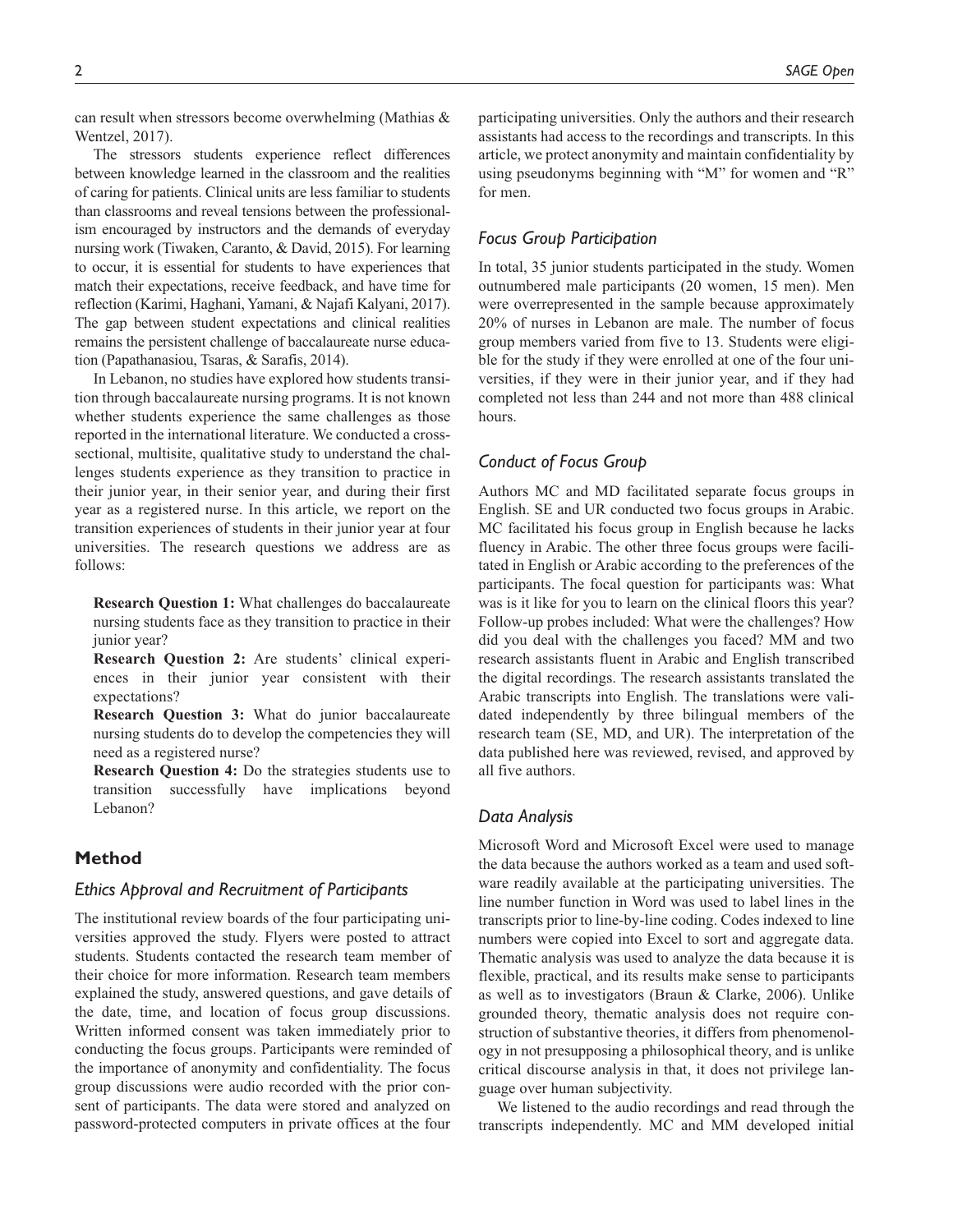data codes later refined at a team meeting. The agreed on codes were collapsed into broader categories to summarize the data. MC and MM selected exemplary statements to illustrate the descriptive categories. Trial and error was used until consensus was reached on which excerpts best typified the data. The categories were grouped into descriptive themes and subdivided into subthemes when possible. Exemplary statements were moved among themes and subthemes to produce a logical structure for reporting the data. Statements were regarded as credible if they were made by more than one student, as transferable if they were confirmed in another focus group, and dependable if they described first-person experiences. We describe our analytical procedures in more detail elsewhere (Clinton, Madi, Doumit, Ezzeddine, & Rizk, 2018).

# **Findings**

We used thematic analysis to reduce the data to three analytical themes and six descriptive subthemes (Table 1). The first theme, "being unprepared," summarizes challenges students faced due to prior schooling, self-identified shyness, and anticipated responsibilities for patient care. The second theme, "learning unexpected lessons," and its three descriptive subthemes, revising expectations, discovering divergence, and self-monitoring, summarize how students responded when their clinical experiences differed from their expectations. The third theme, "taking responsibility," and its four subthemes, loving nursing, protecting yourself, making the most of every day, and doubting future readiness, sum up how students took control of their learning, while doubting they will be ready for the responsibilities of a registered nurse.

The exemplar statements in Table 1 answer three questions: What personal challenges do nursing students believe they will face as they transition to practice? How do nursing practices in clinical units differ from what students expected? What do students do to develop the competencies they will need as registered nurses? We show that students have overlooked learning needs, are dismayed by the nursing practices they see on clinical floors, and doubt their future readiness for the responsibilities of a registered nurse. The strategies for successful transition we identify have relevance for baccalaureate nursing education in and beyond Lebanon.

## *Theme 1: Being Unprepared*

Most baccalaureate nursing students in Lebanon are admitted directly from high schools, but a minority enroll after completing a 1-year Technique Supérieure qualification. The difference is that students admitted from high school have no prior exposure to clinical units and working with registered nurses. Not all clinical instructors take this difference into account:

Unfamiliarity with clinical floors is particularly difficult for students who self-identified as "shy."

The first time we went to the hospital, we had to take a personal history. I found it difficult because some of the questions [questions about sexual history] are personal. For a shy person like me, it would be better if we started out with less sensitive questions. (Majida, P.2)

Nursing students considered themselves different from other university students because they accept responsibility earlier.

The participants perceived that only nursing students have heavy responsibilities at the age of 19 or 20. Having responsibility for patients, coming to terms with the demands of a busy floor, learning how to communicate, behaving professionally are challenging. Other university students are only responsible for themselves. (Rashid, P.19)

Preparatory work in the simulation laboratory did not always help:

We practice in the [simulation laboratory], but when we go on clinical we find emotional patients who have questions. Last week, I had a patient who was anxious and depressed. I tried to reach out to her, but she was unresponsive. I didn't know what to say to her. We need to learn more about how to talk to patients before we go to the units. (Rashid, P.19)

What stands out in these statements is that differences in background and self-identified personal traits were insufficiently considered when clinical placements were planned. The attitudes of some unit staff accentuated the challenge of transition. Practice in the simulation laboratory helped, but not enough, to prepare students for talking to patients.

# *Theme 2: Learning Unexpected Lessons*

The theme "learning unexpected lessons" summarizes what students learned about the realities of day-to-day nursing practice.

*Subtheme 2.*1: Revising expectations. In some hospitals, the scope of nursing practice was narrower than students expected:

Some hospitals need a wider range of nursing skills than others. We would like to be exposed to everything that nurses do because we don't know where we will work. Limiting us to learning what only one hospital needs is unfair. If I go to another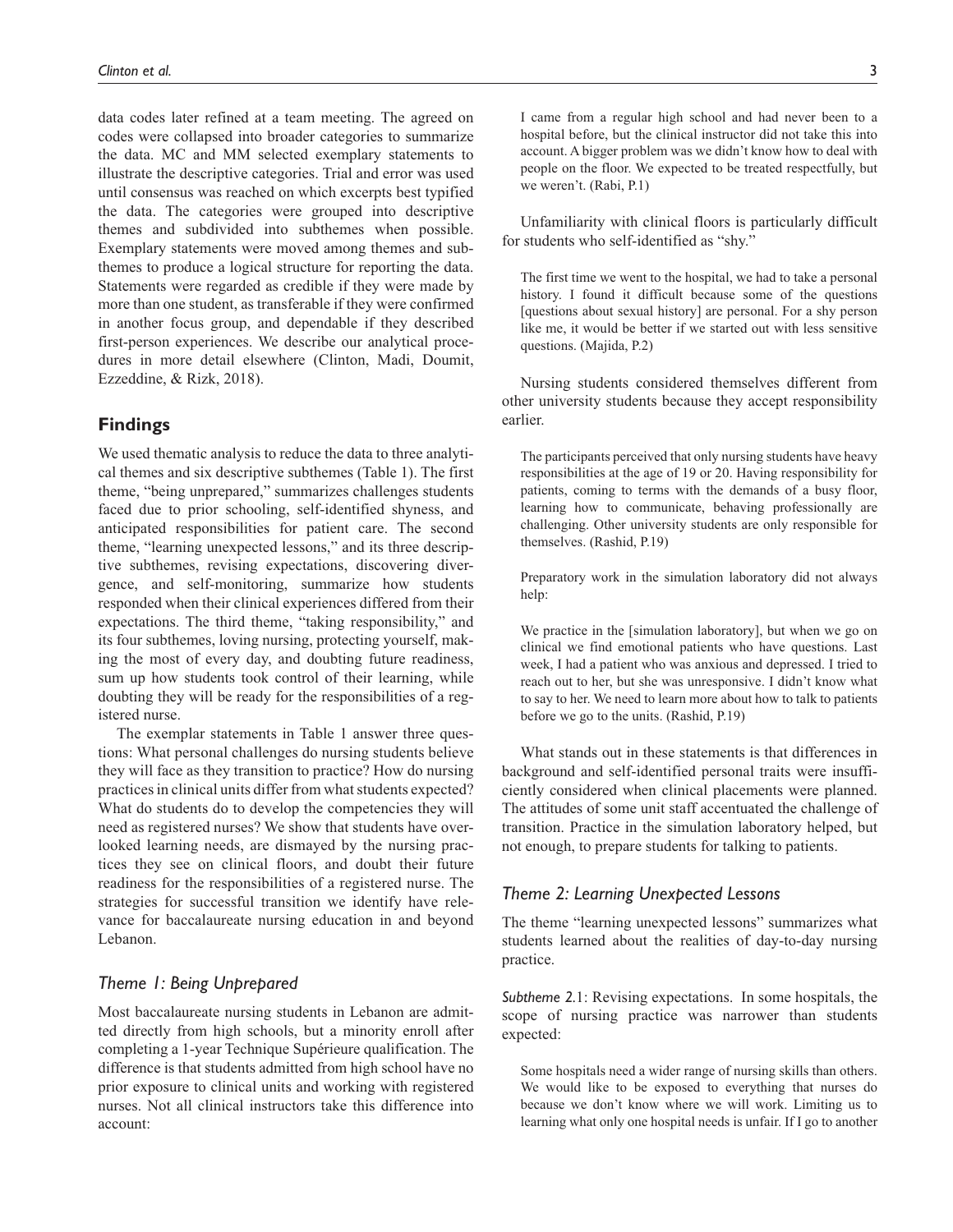|  |  | Table 1. Emergent Themes and Subthemes Based on Line-by-Line Coding. |  |  |  |  |  |
|--|--|----------------------------------------------------------------------|--|--|--|--|--|
|--|--|----------------------------------------------------------------------|--|--|--|--|--|

| Theme and subtheme                   | Examples of statements                                                                                                                                                                                     |  |  |
|--------------------------------------|------------------------------------------------------------------------------------------------------------------------------------------------------------------------------------------------------------|--|--|
| Theme 1. Being unprepared            |                                                                                                                                                                                                            |  |  |
|                                      | We're all treated the same way, there is no flexibility based on the different<br>backgrounds.                                                                                                             |  |  |
|                                      | I remember the first time I entered the patient's room, I was very nervous because I'm<br>a shy person.                                                                                                    |  |  |
|                                      | Right now, RNs are teaching us, but later I will have to teach new people on the floor<br>and I might not know how to answer.                                                                              |  |  |
|                                      | Diseases are varied, and symptoms are often masked, so it's hard to take responsibility<br>for patients.                                                                                                   |  |  |
| Theme 2. Learning unexpected lessons |                                                                                                                                                                                                            |  |  |
| 2a. Revising expectations            | We expected to be treated like students, but the RNs made fun of us. They just gave<br>us a patient's file and told us to get on with it.                                                                  |  |  |
|                                      | I didn't realize working on the clinical floors would be so hard.                                                                                                                                          |  |  |
|                                      | The manager can come in the morning and ask the RN to stay for the day. This is a big<br>problem if you have something else to do, or if you are doing your master's. I didn't<br>know they could do that. |  |  |
| 2b. Discovering divergence           | What you have taken in class does not reflect what you're seeing on the clinical floor.                                                                                                                    |  |  |
|                                      | For naso-gastric feeding, we learned to place the blue pad, then the gauze, then<br>aspirate the tube. In practice, you pour in the feed from the cup and that's it.                                       |  |  |
|                                      | The RNs make fun of the patients and say stupid things about the patients because<br>they don't care.                                                                                                      |  |  |
| 2c. Self-monitoring                  | You have chosen your path, so you have to monitor yourself against your goals.                                                                                                                             |  |  |
|                                      | I watch what I am doing to avoid mistakes.                                                                                                                                                                 |  |  |
| Theme 3. Taking responsibility       |                                                                                                                                                                                                            |  |  |
|                                      | 3a. "Loving nursing" and "protecting yourself" I loved nursing on the [name of unit]. I learned all I could because that is where I want<br>to work.                                                       |  |  |
|                                      | The only thing that is important is to love what you are doing. Everything else follows.                                                                                                                   |  |  |
|                                      | If an RN ignores you or is rude, don't take it personally. Put up a barrier and behave as<br>if nothing has happened.                                                                                      |  |  |
| 3b. Making the most of every day     | You have to make the most of every day. Nobody is going to teach you anything.                                                                                                                             |  |  |
| 3c. Doubting future readiness        | I don't know what we are going to do without having clinical instructors to ask.                                                                                                                           |  |  |
|                                      | If I have difficulty with one or two patients now, how can I be responsible for the<br>whole unit.                                                                                                         |  |  |
|                                      | If something goes wrong, they will question me because I will be the RN. I'm not sure I<br>will be ready.                                                                                                  |  |  |

*Note.* Initial codes underlined in second column. RN = registered nurse.

hospital, I cannot tell them, "*Sorry, I don't know how to do that because nurses weren't allowed to do that where I came from*." Rahat (P.20)

Muna (P.15) was more specific: "We won't be learning wound care because the RNs don't do wound cleaning. We don't do blood draws or give blood transfusions because the [medical] residents do them."

Students expected to establish rapport with patients, but hospital stays were too short. They worried about what will happen when they are required to care for more than one patient:

Basically, you're always talking to strangers because by the time you feel comfortable to talk to a patient, another one has been admitted, and your back to talking to a stranger. (Mubassirah, P.24)

Now we're working with one patient and we try to do everything for that patient. When we have more patients assigned to us we will not be able to do what we do now. It's unrealistic to think we can (Rafic, P.25)

*Subtheme 2.*2: Discovering divergence. What nursing students noticed most during their first clinical placement was how nursing practice "diverged" from what they had been taught:

We expected the steps we learned in class to be applied correctly. But that wasn't what happened. Staff in the hospital say practical work is different from the theory we learn. That was our first shocking encounter at the hospital. (Myesha, P.18)

The significance given to patients is another departure from classroom knowledge: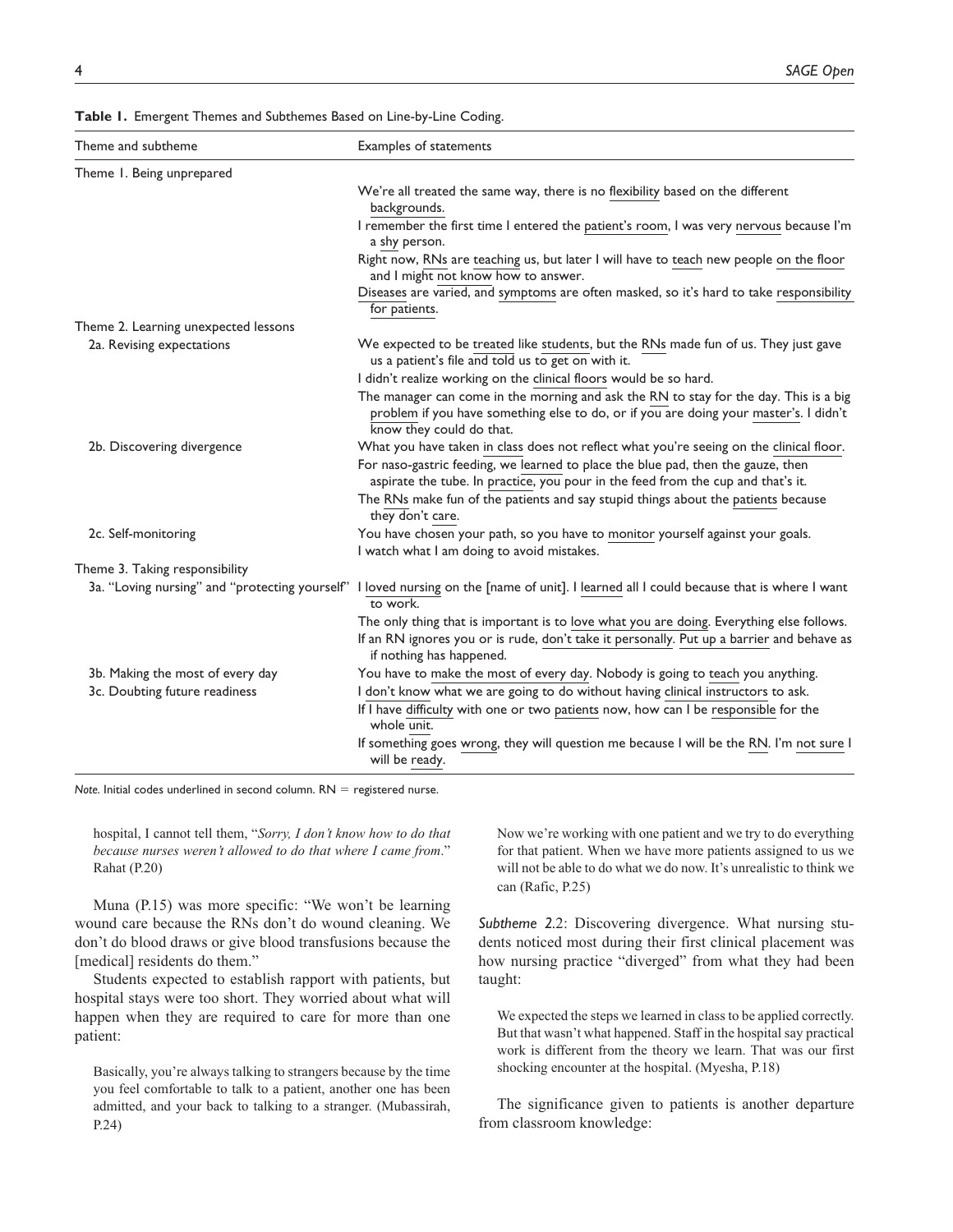The surprising thing is the patient is not always that important. What is important is finishing the work by the end of the shift. Some of the RNs just want to get finished and leave. They don't care about the patient. (Rakin, P.16)

There is tension with registered nurses when students want to remain faithful to what they were taught:

RNs tell you, "*Nobody is watching, just do it and let it go*." They don't appreciate that we don't care about whose watching. I don't want to treat people badly because I'm sick of my job or short of time, I don't want to become like RNs who only want to get through the shift. Muna (P.15)

*Subtheme 2.*3: Self-monitoring. Students monitor themselves to avoid falling into the practices they criticize and admire attentive registered nurses:

I think a lot about what nursing really is and monitor myself to avoid becoming like RNs who have become careless. When I work with competent RNs it is completely different; I see seriousness and enthusiasm rather than carelessness. (Muna, P.15)

Students kept track of nursing procedures and how often they performed them. They were disappointed when their expectations were not met. "I was able to do one blood test," Murielle (P.17) complained. "[Name of male student] didn't get to do any. He will go to his senior year without doing any blood tests" (Murielle, P.17).

Some procedures have iconic status. "I need more training on inserting an IV [intravenous] line. I tried 5 times but succeeded only twice. I need more practice" (Mariam, P.10). "During the rotation, I was able to insert a Foley's catheter and a nasogastric tube. Nurses don't usually do these things. Getting to do them is a matter of luck" (Maysa, P.11).

The unexpected lessons students learn in the junior year include the importance of a nursing workforce well prepared to meet the specific needs of hospitals and health care systems. The scope of nursing practice is enabled or limited by regulatory requirements and the availability of other health professionals, especially medical residents. Students learn that nurse–patient relationships are not easy to form because patient turnover is high. Although providing holistic care is a priority for students in their junior year, they quickly realize that it is not possible to give patients the attention they need. Students are shocked when they find out that bedside nurses do not follow all the steps when performing nursing procedures. They are even more shocked to learn that patients are sometimes less important than getting through nursing work on time. Students who are concerned about nursing practices monitor themselves to avoid falling similar habits. The final statement from Muna (P.15) in section "Subtheme 2.3. Self-Monitoring" epitomizes this concern.

## *Theme 3: Taking Responsibility*

The theme "taking responsibility" summarizes how students took control of their learning to become proficient.

*Subtheme 3.*1: "Loving nursing" and "protecting yourself.". For some students, "loving nursing" was the motivation for "taking responsibility." For others, the motivation was to acquire skills. Either way, students were aware that they were taking a risk by reacting to the "divergences" they noticed. Rakin (P.9) summed up the need to be careful. "Loving nursing helps a lot, but you need to protect yourself" (Rakin, P.9).

Rahat (P.20) gave an example:

I used to go into a patient's room and the family members would be there. The patient would tell me, "*No, I don't want you, I want the RN*." I learned to tell the family members to leave the room while I did the procedure. At first, I felt like I had been put down, but I learned to accept whatever patients say, hurtful or not. I am feeling better because I love nursing and my skills are developing every day.

*Subtheme 3.*2: Making the most of every day. Students tried to make the most of every day because "We know we are going to take a lot of responsibility and need to be ready" (Majida, P.2):

Overcome your hesitation. Go to the RN and say, "*If you have medications to give, I'd like to give them with you*." If an RN has done an assessment, check the chart and ask questions. If you see a procedure, ask for tips about how to do it when it's your turn. You must make the most of what's going on around you. (Manar, P.8)

Making the most of every day includes preparing for tomorrow: "Learn about your patient when you go off shift. Do the all-nighters with your books and lots of coffee. Figure out what you need to do tomorrow and why" (Ma'isah, P.23).

*Subtheme 3.*3: Doubting future readiness. Despite "taking responsibility," students worried about being able to cope with the responsibilities of a registered nurse. "Will I be able to make decisions when faced with cases I didn't see as a student or didn't cover in class?" (Majida, P.2) "Will I be ready to apply critical thinking?" (Medina, P.13) "Will I be able to be fair to patients and still finish on time?" (Myesha, P.18, Rakin, P.9)

From the beginning of their studies, baccalaureate nursing students are profoundly aware of the responsibilities of registered nurses. Being ready to accept the responsibilities of a registered nurse is a constant worry for them. They are concerned about being responsible for patient safety and worry about whether they will be ready when they graduate. Their anxieties drive them to take responsibility for developing the competencies they will need in the future. They seek out learning opportunities, shadow registered nurses to learn how to do procedures, and keep track of what they can and cannot do.

## **Discussion**

The study findings clearly indicate that more needs to be done to identify the personal challenges junior baccalaureate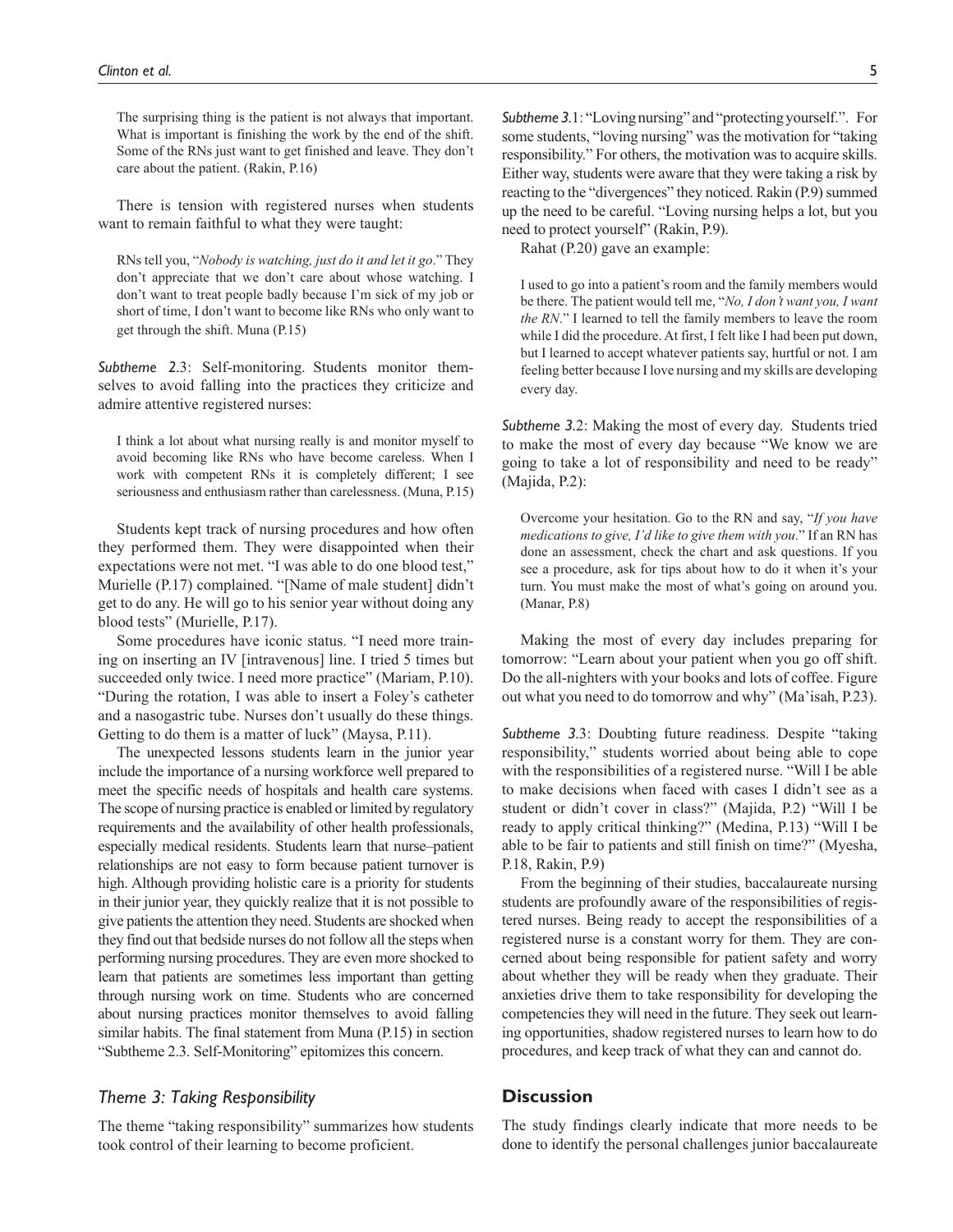nursing students anticipate when beginning the transition to practice. Unless faculty and clinical instructors do more to help students with no previous experience of hospitals and clinical units, it is unlikely that competency development can be optimized. Whereas the differences in learning needs of students admitted directly from high school compared with those who have completed a Technique Supérieure qualification are specific to Lebanon, readiness to learn during periods of clinical experience is an issue relevant to all baccalaureate nursing education. Learning outcomes are enhanced when instruction is individualized (Durkin & Feinn, 2017; Esmaeili, Cheraghi, Salsali, & Ghiyasvandian, 2014). Individualized instruction is essential for those students who self-identify as shy (Antohe, Riklikiene, Tichelaar, & Saarikoski, 2016; Arkan, Ordin, & Yılmaz, 2018; Condon & Ruth-Sahd, 2013; Dimitriadou, Papastavrou, Efstathiou, & Theodorou, 2015).

The unexpected lessons students learn in their junior year are not limited to Lebanon. The unwelcoming attitudes of registered nurses to students has been reported repeatedly (Courtney-Pratt, Pich, Levett-Jones, & Moxey, 2018; Kang, Jeong, & Kong, 2018; Seibel & Fehr, 2018). Similarly, what participants in our study referred to as "divergences" between classroom knowledge and nursing practice in busy clinical units are all too common. The growing literature on missed care confirms the ubiquity of registered nurses missing steps to cope with high workloads and organizational pressures (Bragadóttir, Kalisch, & Tryggvadóttir, 2017; Jones, Hamilton, & Murry, 2015; Scruth & Pugh, 2018; Smith, Morin, Wallace, & Lake, 2018). Our findings show that students are not only shocked when they become aware that registered nurses miss steps when doing nursing procedures, they come to believe that holistic care is unrealistic when there are mutliple patients to care for.

Our most significant finding was the willingness of students to take responsibility for their learning from early in the junior year. By becoming proactive, they compensated for deficiencies in their clinical placements (Alotaibi, 2016). Clinical instructors can help students who accept responsibility for their learning by encouraging them to use support networks, by facilitating peer-to-peer coaching, by cultivating students' reflective skills, and by facilitating informal learning (Corrigan & Curtis, 2017; Thomas & Asselin, 2018). For those students who are not ready for independent learning, clinical instructors can maximize guided practice and hands-on learning (Murray, 2018).

Readiness for independent learning should not be confused with resilience. Resilient students may survive stressful clinical placements by developing coping strategies that help to mitigate criticism, high workloads, and concerns about day-today realities of nursing practice (Thomas & Revell, 2016). Students who accept responsibility may develop similar strategies, but the crucial difference is that they remain sensitive to and accountable for the nursing care they provide because their concerns go beyond their personal needs. Clinical

instructors have an essential role in promoting compassionate nursing care because without their influence, students could become indifferent to patients if they are overly preoccupied with their own needs (Kornhaber & Wilson, 2011).

Unlike those reported by Günay and Kılınç (2018), our findings stress the importance of nurturing students to take responsibility for their learning as the primary strategy for overcoming deficiencies in clinical education. We differ from Labrague, McEnroe-Petitte, De los Santos, and Edet (2018) by not pathologizing students' stress. Our conclusions support those of Perry, Henderson, and Grealish's (2018) by calling on stakeholders to foster student responsibility and independence. Taking responsibility differs from resilience, in that, it goes beyond the idea of coping with stress to emphasize accountability for how one's conduct as a nurse affects patients.

## **Limitations**

The study has important limitations. All the participants were recruited from four universities and their experiences may not be typical of junior baccalaureate nursing students in Lebanon. Our focus group questions, which referenced "challenges," may have encouraged students to describe negative rather than positive experiences of transition. We did not collect observational data, or conduct focus group discussions with registered nurses, preceptors, clinical instructors, faculty, nurse managers, or directors of nursing. Our analysis viewed the data through the lens of university teachers responsible for nurse education, but not routinely engaged in practice.

# **Conclusion**

The divergence of nursing care from expectations formed in the classroom was the most impactful lesson students learned in their junior baccalaureate year. Troubled by their experiences, students monitored themselves to avoid falling into the divergent practices of overworked registered nurses. Concerned about their future readiness to assume the responsibilities of a registered nurse, students took responsibility for their learning. They sought opportunities to practice nursing procedures. By taking responsibility for their learning, could students learn the skills they will need in the future. Faculty, clinical instructors, hospital administrators, nurse managers, and registered nurses need to do more to support students to take control of their learning. Our findings imply that fostering student responsibility and independence has promise as the first-line intervention for overcoming the persistent challenges faced by baccalaureate nursing students.

#### **Author Contributions**

All authors made substantial contributions to all the following: (a) the conception and design of the study, or acquisition of data, or analysis and interpretation of data; (b) drafting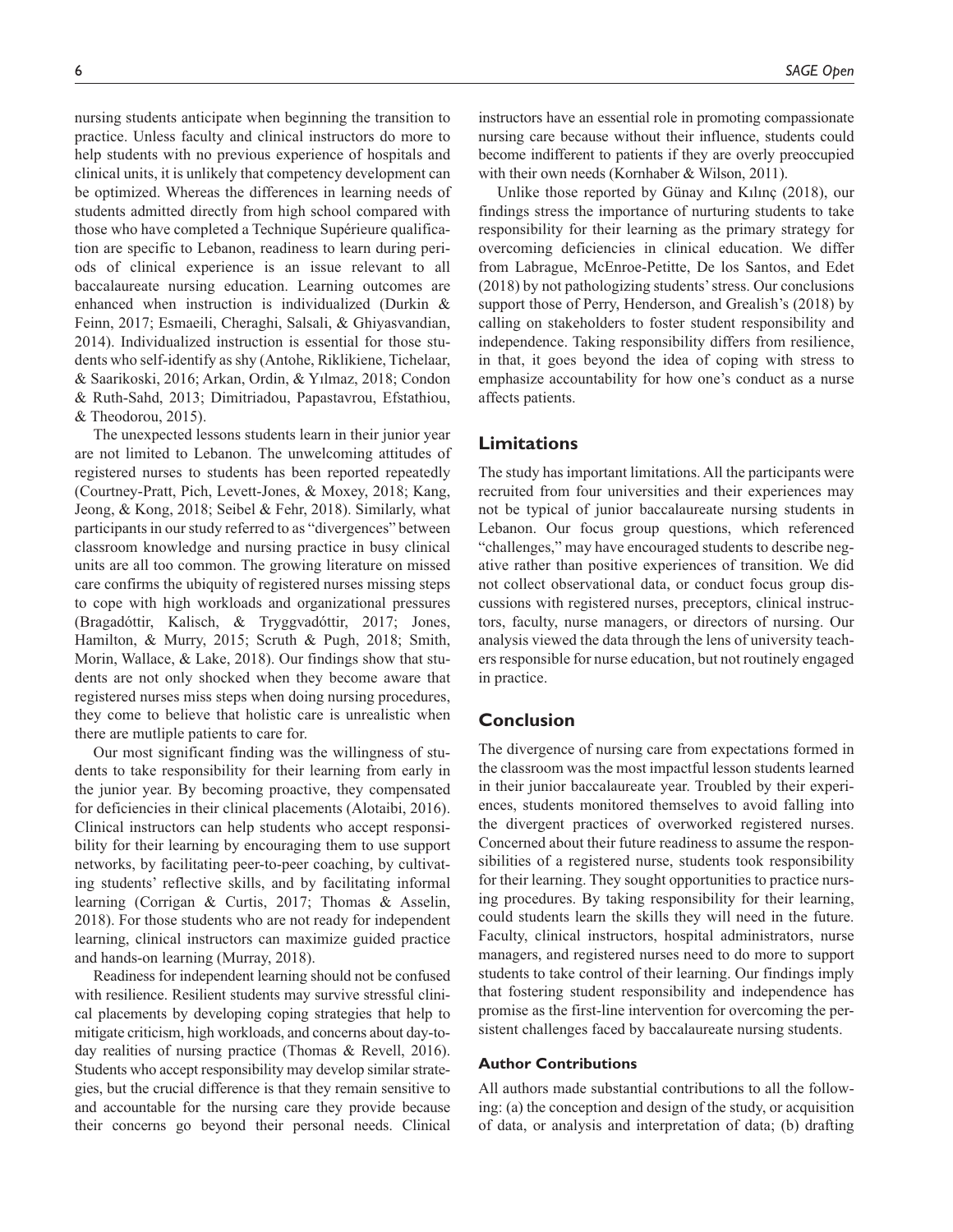the article or revising it critically for important intellectual content; and (c) final approval of the version to be submitted.

#### **Acknowledgment**

We would like to thank the students who attended our focus group discussions for taking time out of their studies and busy lives to talk to us about their experiences of transitioning to practice.

#### **Declaration of Conflicting Interests**

The author(s) declared no potential conflicts of interest with respect to the research, authorship, and/or publication of this article.

#### **Funding**

The author(s) received no financial support for the research, authorship, and/or publication of this article.

#### **References**

- Alotaibi, K. N. (2016). The learning environment as a mediating variable between self-directed learning readiness and academic performance of a sample of Saudi nursing and medical emergency students. *Nurse Education Today*, *36*, 249-254.
- Antohe, I., Riklikiene, O., Tichelaar, E., & Saarikoski, M. (2016). Clinical education and training of student nurses in four moderately new European Union countries: Assessment of students' satisfaction with the learning environment. *Nurse Education in Practice*, *17*, 139-144.
- Arkan, B., Ordin, Y., & Yılmaz, D. (2018). Undergraduate nursing students' experience related to their clinical learning environment and factors affecting to their clinical learning process. *Nurse Education in Practice*, *29*, 127-132.
- Beck, C. T. (1993). Nursing students' initial clinical experience: A phenomenological study. *International Journal of Nursing Studies*, *30*, 489-449.
- Bowles, C., & Candela, L. (2005). First job experiences of recent RN graduates: Improving the work environment. *Journal of Nursing Administration*, *35*, 130-137.
- Bragadóttir, H., Kalisch, B. J., & Tryggvadóttir, G. B. (2017). Correlates and predictors of missed nursing care in hospitals. *Journal of Clinical Nursing*, *26*, 1524-1534.
- Braun, V., & Clarke, V. (2006). Using thematic analysis in psychology. *Qualitative Research in Psychology*, *3*, 77-101.
- Clinton, M., Madi, M., Doumit, M., Ezzeddine, S., & Rizk, U. (2018). "My Greatest Fear Is Becoming a Robot": The Paradox of Transitioning to Nursing Practice in Lebanon. *SAGE Open*, *8*(2), 2158244018782565.
- Condon, M., & Ruth-Sahd, L. (2013). Responding to introverted and shy students: Best practice guidelines for educators and advisors. *Open Journal of Nursing*, *3*, 503-515.
- Corrigan, S., & Curtis, E. A. (2017). Facilitating informal learning in nursing. *British Journal of Healthcare Management*, *23*, 22-27.
- Courtney-Pratt, H., Pich, J., Levett-Jones, T., & Moxey, A. (2018). "I was yelled at, intimidated and treated unfairly": Nursing students' experiences of being bullied in clinical and academic settings. *Journal of Clinical Nursing*, *27*, e903-e912.
- Dimitriadou, M., Papastavrou, E., Efstathiou, G., & Theodorou, M. (2015). Baccalaureate nursing students' perceptions of learning and supervision in the clinical environment. *Nursing & Health Sciences*, *17*, 236-242.
- Durkin, A. E., & Feinn, R. S. (2017). Traditional and accelerated baccalaureate nursing students' self-efficacy for interprofessional learning. *Nursing Education Perspectives*, *38*, 23-28.
- Esmaeili, M., Cheraghi, M. A., Salsali, M., & Ghiyasvandian, S. (2014). Nursing students' expectations regarding effective clinical education: A qualitative study. *International Journal of Nursing Practice*, *20*, 460-467.
- Ewertsson, M., Bagga-Gupta, S., & Blomberg, K. (2017). Nursing students' socialisation into practical skills. *Nurse Education in Practice*, *27*, 157-164.
- Gillespie, M., & Peterson, B. L. (2009). Helping novice nurses make effective clinical decisions: The situated clinical decision-making framework. *Nursing Education Perspectives*, *30*, 164-170.
- Günay, U., & Kılınç, G. (2018). The transfer of theoretical knowledge to clinical practice by nursing students and the difficulties they experience: A qualitative study. *Nurse Education Today*, *65*, 81-86.
- Jeppesen, K. H., Christiansen, S., & Frederiksen, K. (2017). Education of student nurses—A systematic literature review. *Nurse Education Today*, *55*, 112-121.
- Jones, T. L., Hamilton, P., & Murry, N. (2015). Unfinished nursing care, missed care, and implicitly rationed care: State of the science review. *International Journal of Nursing Studies*, *52*, 1121- 1137.
- Kang, J., Jeong, Y. J., & Kong, K. R. (2018). Threats to identity: A grounded theory approach on student nurses' experience of incivility during clinical placement. *Journal of Korean Academy of Nursing*, *48*, 85-95.
- Karimi, S., Haghani, F., Yamani, N., & Najafi Kalyani, M. (2017). A qualitative inquiry into nursing students' experience of facilitating reflection in clinical setting. *The Scientific World Journal*, 2017, Article 6293878. doi:10.1155/2017/6293878
- Kornhaber, R. A., & Wilson, A. (2011). Building resilience in burns nurses: A descriptive phenomenological inquiry. *Journal of Burn Care & Research*, *32*, 481-488.
- Labrague, L. J., McEnroe-Petitte, D. M., De Los Santos, J. A. A., & Edet, O. (2018). Examining stress perceptions and coping strategies among Saudi nursing students: A systematic review. *Nurse Education Today*, *65*, 192-200.
- Lovrić, R., Prlić, N., Milutinović, D., Marjanac, I., & Žvanut, B. (2017). Changes in nursing students' expectations of nursing clinical faculties' competences: A longitudinal, mixed methods study. *Nurse Education Today*, *59*, 38-44.
- Lukewich, J., Edge, D. S., Tranmer, J., Raymond, J., Miron, J., Ginsburg, L., & VanDenKerkhof, E. (2015). Undergraduate baccalaureate nursing students' self-reported confidence in learning about patient safety in the classroom and clinical settings: An annual cross-sectional study (2010-2013). *International Journal of Nursing Studies*, *52*, 930-938.
- Mathias, C. T., & Wentzel, D. L. (2017). Descriptive study of burnout, compassion fatigue and compassion satisfaction in undergraduate nursing students at a tertiary education institution in KwaZulu-Natal. *Curationis*, *40*(1), 1-6.
- Mirlashari, J., Warnock, F., & Jahanbani, J. (2017). The experiences of undergraduate nursing students and self-reflective accounts of first clinical rotation in pediatric oncology. *Nurse Education in Practice*, *25*, 22-28.
- Molesworth, M. (2017). Nursing students' first placement: Peripherality and marginality within the community of practice. *Journal of Nursing Education*, *56*, 31-38.